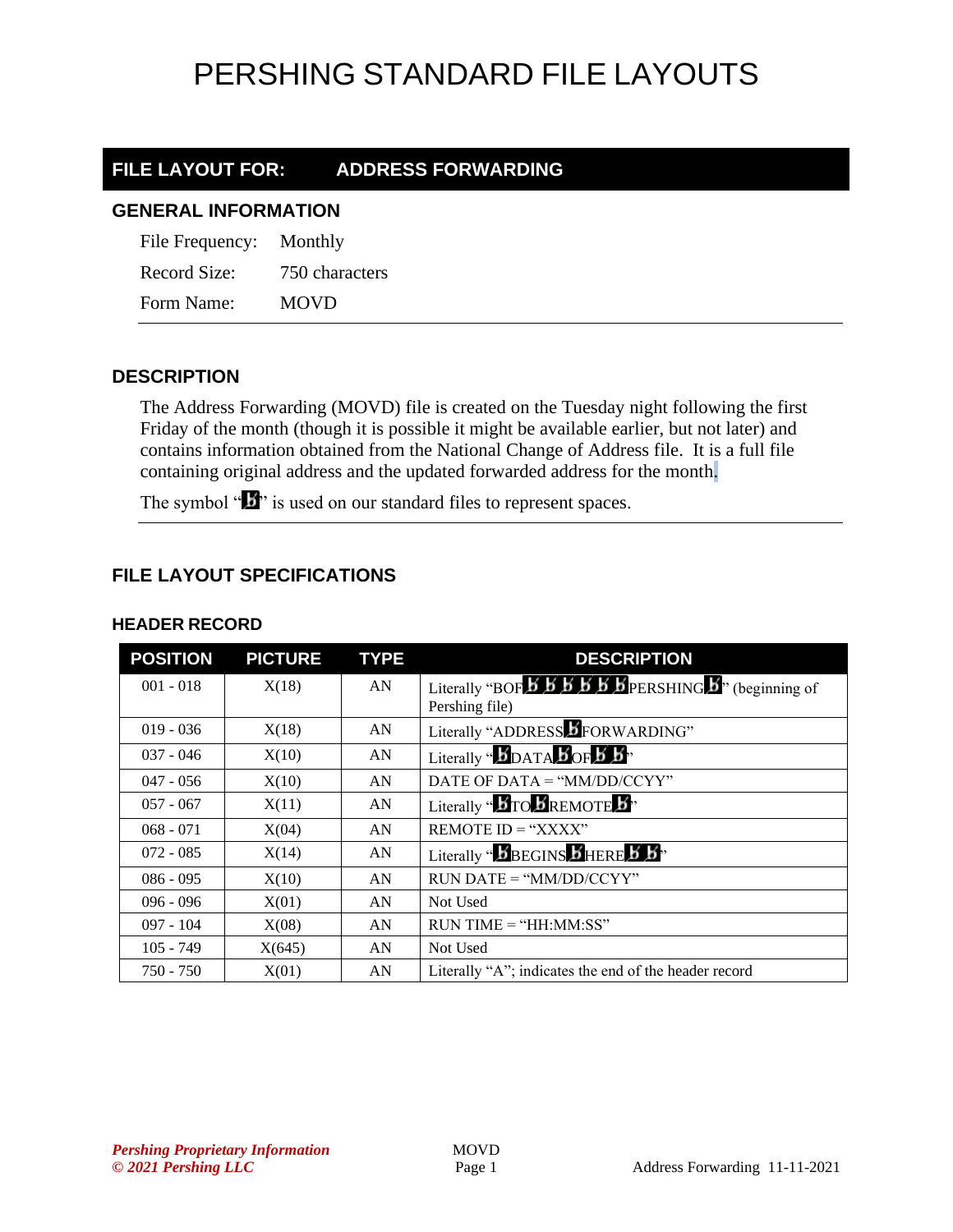# PERSHING STANDARD FILE LAYOUTS

#### **DETAIL RECORD A**

| <b>POSITION</b> | <b>PICTURE</b> | <b>TYPE</b> | <b>DESCRIPTION</b>                                                         |
|-----------------|----------------|-------------|----------------------------------------------------------------------------|
| $001 - 002$     | X(02)          | AN          | TRANSACTION CODE = "MO"                                                    |
| $003 - 003$     | X(01)          | AN          | RECORD INDICATOR VALUE = "A"                                               |
| $004 - 011$     | 9(08)          | ${\bf N}$   | RECORD ID SEQUENCE NUMBER; begins with "00000001"                          |
| $012 - 020$     | X(09)          | AN          | ACCOUNT NUMBER, including Office (3), Base Account (5),<br>Check Digit (1) |
| $021 - 021$     | X(01)          | AN          | Not Used                                                                   |
| $022 - 024$     | X(03)          | AN          | INVESTMENT PROFESSIONAL (IP) NUMBER                                        |
| $025 - 025$     | X(01)          | ${\rm AN}$  | Not Used                                                                   |
| $026 - 029$     | X(04)          | AN          | ROLE CODE; see Appendix Q for values                                       |
| $030 - 061$     | X(32)          | AN          | <b>CURRENT ADDRESS LINE 1</b>                                              |
| $062 - 093$     | X(32)          | AN          | <b>CURRENT ADDRESS LINE 2</b>                                              |
| $094 - 125$     | X(32)          | AN          | <b>CURRENT ADDRESS LINE 3</b>                                              |
| $126 - 157$     | X(32)          | AN          | <b>CURRENT ADDRESS LINE 4</b>                                              |
| 158 - 189       | X(32)          | AN          | <b>CURRENT ADDRESS LINE 5</b>                                              |
| $190 - 221$     | X(32)          | AN          | <b>CURRENT ADDRESS LINE 6</b>                                              |
| $222 - 253$     | X(32)          | AN          | <b>FORWARD ADDRESS LINE 1</b>                                              |
| $254 - 285$     | X(32)          | AN          | <b>FORWARD ADDRESS LINE 2</b>                                              |
| 286 - 317       | X(32)          | AN          | <b>FORWARD ADDRESS LINE 3</b>                                              |
| $318 - 349$     | X(32)          | AN          | <b>FORWARD ADDRESS LINE 4</b>                                              |
| $350 - 381$     | X(32)          | AN          | <b>FORWARD ADDRESS LINE 5</b>                                              |
| 382 - 413       | X(32)          | AN          | <b>FORWARD ADDRESS LINE 6</b>                                              |
| $414 - 417$     | X(04)          | ${\rm AN}$  | ACCOUNT HOLDER TYPE; values include:                                       |
|                 |                |             | "CUST" = Account Holder                                                    |
|                 |                |             | "BRPT" = Participant                                                       |
|                 |                |             | "IPTY" = Interested Party                                                  |
| $418 - 419$     | X(02)          | AN          | SEQUENCE NUMBER OF ACCOUNT HOLDER TYPE                                     |
| $420 - 422$     | X(03)          | AN          | ADDRESS TYPE THAT WAS CHANGED; values include:                             |
|                 |                |             | " $M \mathbf{b}$ " = Legal                                                 |
|                 |                |             | "L <b>b</b> $\mathbf{b}$ " = Mailing                                       |
|                 |                |             | "D <b>b</b> " = Dual                                                       |
|                 |                |             | " $M,L$ " = Both Legal and Mailing                                         |
| $423 - 432$     | X(10)          | AN          | LAST STATEMENT DATE, in CCYY-MM-DD format                                  |
| 433 - 439       | X(07)          | ${\rm AN}$  | FORWARD STATUS; values include:                                            |
|                 |                |             | "BLOCKED" = do not process update, per customer                            |
|                 |                |             | " $B$ $B$ $B$ $B$ $B$ $B$ $B$ " = process update                           |
| 440 - 749       | X(310)         | AN          | Not Used                                                                   |
| 750 - 750       | X(01)          | AN          | Literally "X"; indicates the end of detail record A                        |